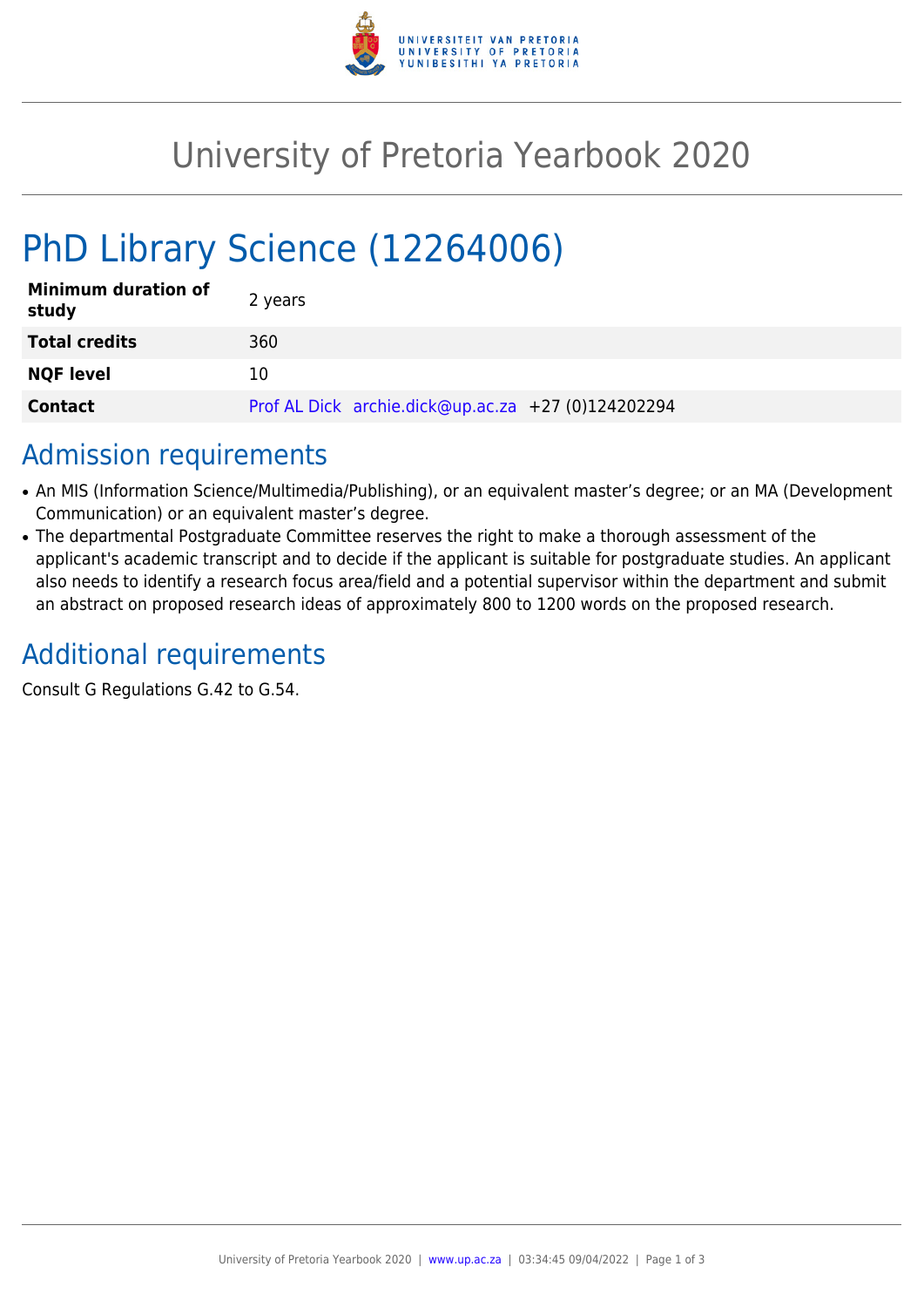

### Curriculum: Year 1

**Minimum credits: 360**

#### **Core modules**

[Thesis: Library science 990](https://www.up.ac.za/faculty-of-education/yearbooks/2020/modules/view/BIB 990) (BIB 990) - Credits: 360.00